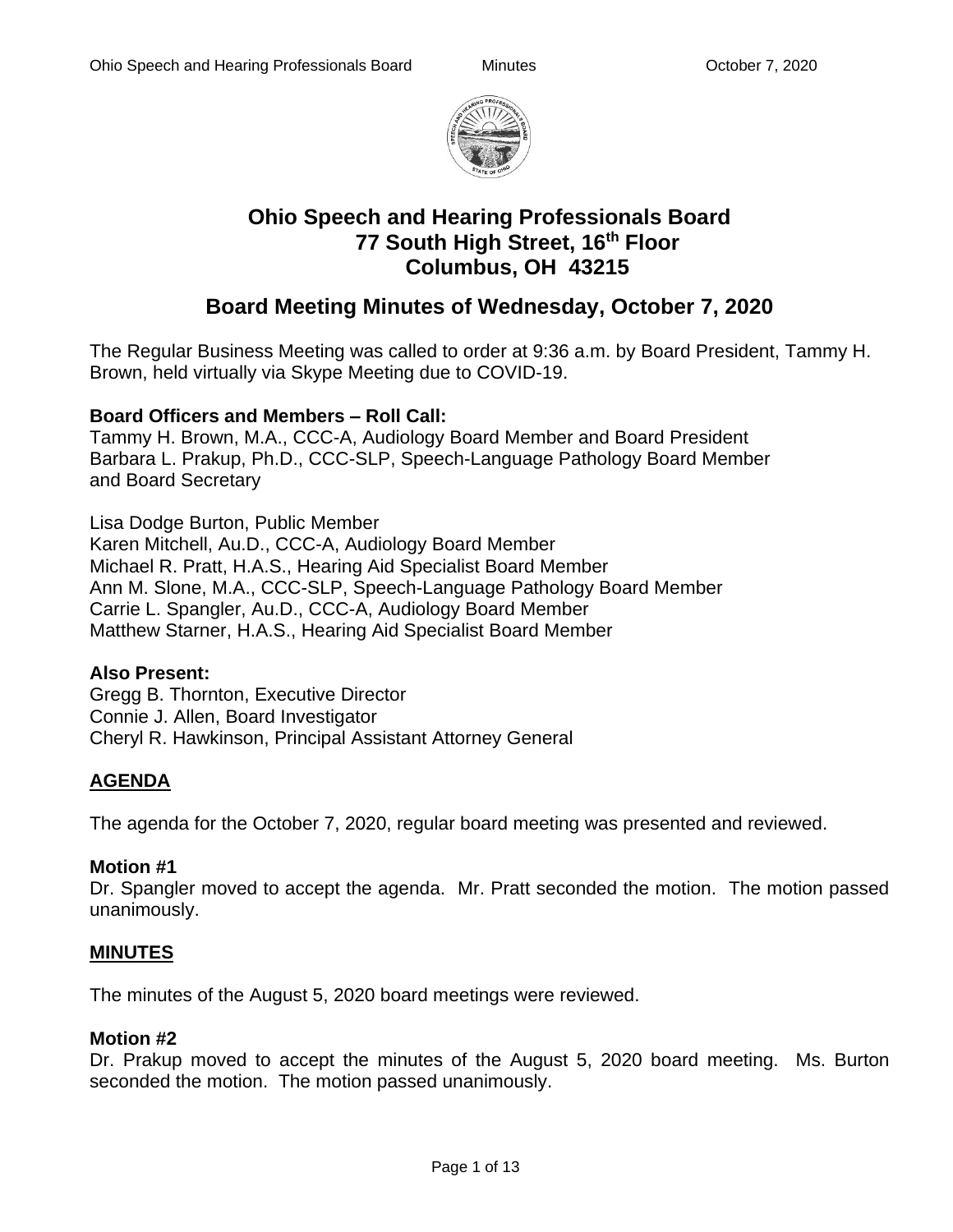## **BOARD PRESIDENT'S COMMENTS**

Tammy Brown welcomed everyone to the virtual meeting and expressed appreciation for everyone's attendance and dedication. She thanked the board staff for their continued progress with maintaining board operations during the pandemic. She noted that the licensure renewals and exams for hearing aid fitters are running smoothly. Ms. Brown stated that although much of the Board's work is now being done virtually, everyone is staying connected and staying responsive to the Board's mission of consumer protection.

## **EXECUTIVE DIRECTOR'S REPORT**

Mr. Thornton submitted a written report of significant activities occurring since the last Board meeting. He provided updates regarding:

- Significant meetings, presentations, and events
- Legislative and media contacts
- Year-to-date revenue and expenditures for FY 2021
- Significant legislation
- COVID-19 updates
- ASLP-IC Interstate Compact
- **EXEC** Licensure renewal campaign
- Board appointments
- Microsoft Teams meeting

## **FORMAL RULES HEARING – CHAPTER 119 OHIO REVISE CODE**

The Board conducted a rules hearing in accordance with R.C. Chapter 119 on the following rules:

## **The following rules are being proposed as amended rules:**

Ohio Administrative Code Chapter 4753:

4753-3-07 – Professional Experience Requirements

This rule specifies the professional experience requirements for licensure of applicants for speech-language pathology. A proposed amendment corrects a reference to the passing score for the national exam, e.g., removing the former passing score, e.g., 600 and replacing it with verbiage that reflects the current passing score for the qualifying examinations for speechlanguage pathology and audiology, e.g., 162 or above for the "Praxis Speech-Language Pathology: 5331" test, 162 or above for the "Praxis Audiology: 5343" test, or 170 or above for the "Praxis Audiology: 5342" test.

4753-3-12 – Summary suspension for human trafficking conviction

This rule specifies the process for summary suspension of a license for a human trafficking conviction. The only amendment to this rule is to remove a reference to the former "Board of Speech-Language Pathology and Audiology" and replace with the current board name, e.g., "Ohio Speech and Hearing Professionals Board."

4753-11-01 – Definitions for accessing confidential personal information This rule sets forth the definitions of terms referenced under this chapter relating to accessing confidential personal information. The only amendment to this rule is to remove a reference to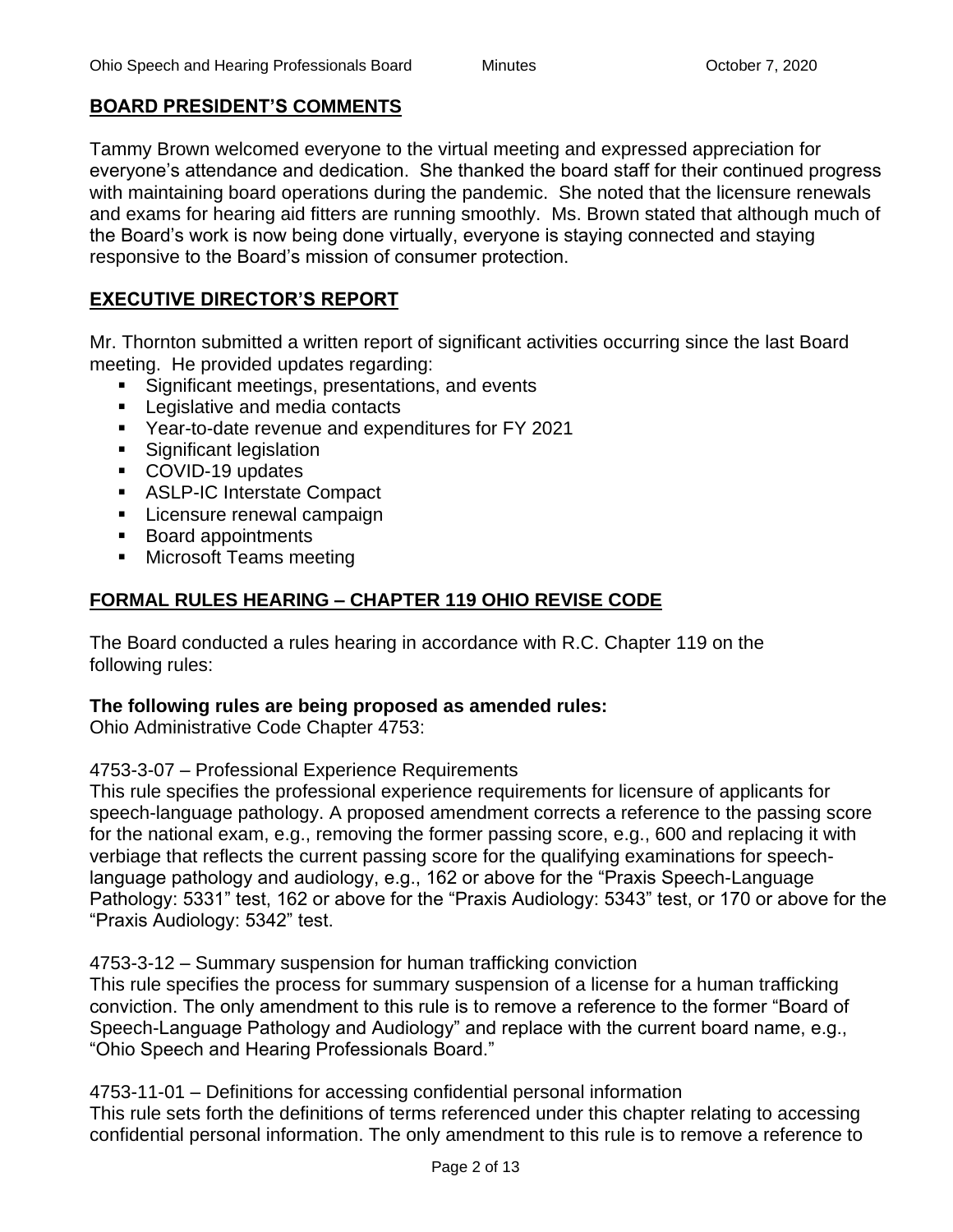the former "Board of Speech-Language Pathology and Audiology" and replace with the current board name, e.g., "Ohio Speech and Hearing Professionals Board."

The rules hearing was convened at 10:17 a.m. and concluded at 10:33 a.m. There was no public or written testimony.

## **ASSISTANT ATTORNEY GENERAL'S REPORT**

There were no legal updates to report from the Assistant Attorney General.

### **INVESTIGATIONS**

## **EXECUTIVE SESSION**

#### **Motion #3**

Ms. Burton moved to enter Executive Session for the purpose of discussing investigation of charges or complaints against a licensee, regulated individual, or an applicant for the purpose of disciplinary action pursuant to R.C. §121.22.(G)(1), and which requires that such matters be kept confidential under R.C. §121.22(G)(5). Dr. Mitchell seconded the motion, which passed by roll call vote as follows: Ms. Burton: yes; Dr. Mitchell: yes; Dr. Prakup: yes; Mr. Pratt: yes; Ms. Slone: yes; Dr. Spangler: yes; Mr. Starner: yes; and Ms. Brown: yes.

The Board went into Executive Session at 10:50 a.m. and invited Board staff to remain in attendance. The Board also invited the Assistant Attorney General to remain in attendance; however, due to technical issues, the Board's Assistant Attorney General was not in attendance in the Executive Sessions.

The Board returned to Public Session at 11:01 a.m.

#### **B. Board Actions**

#### **New Cases** – 1

#### **CO2020-5382**

This case involves a hearing aid fitter who owns hearing aid businesses throughout Ohio. His website advertises problematic claims/statements. A Respond to Complaint Letter has been issued to him. He has thirty days from the date of the letter to respond.

Accordingly, the Investigative Review Group recommends the Board authorize the Investigative Review Group to issue a Notice of Opportunity for Hearing, versus waiting for the December 7, 2020 board to vote, if he does not respond and/or by the deadline.

#### **Motion #4**

Dr. Prakup moved to accept the Investigative Review Group's recommendation in case **CO2020- 5382**. Ms. Slone seconded the motion. Mr. Pratt abstained. The motion passed unanimously.

#### **C. Investigative Report**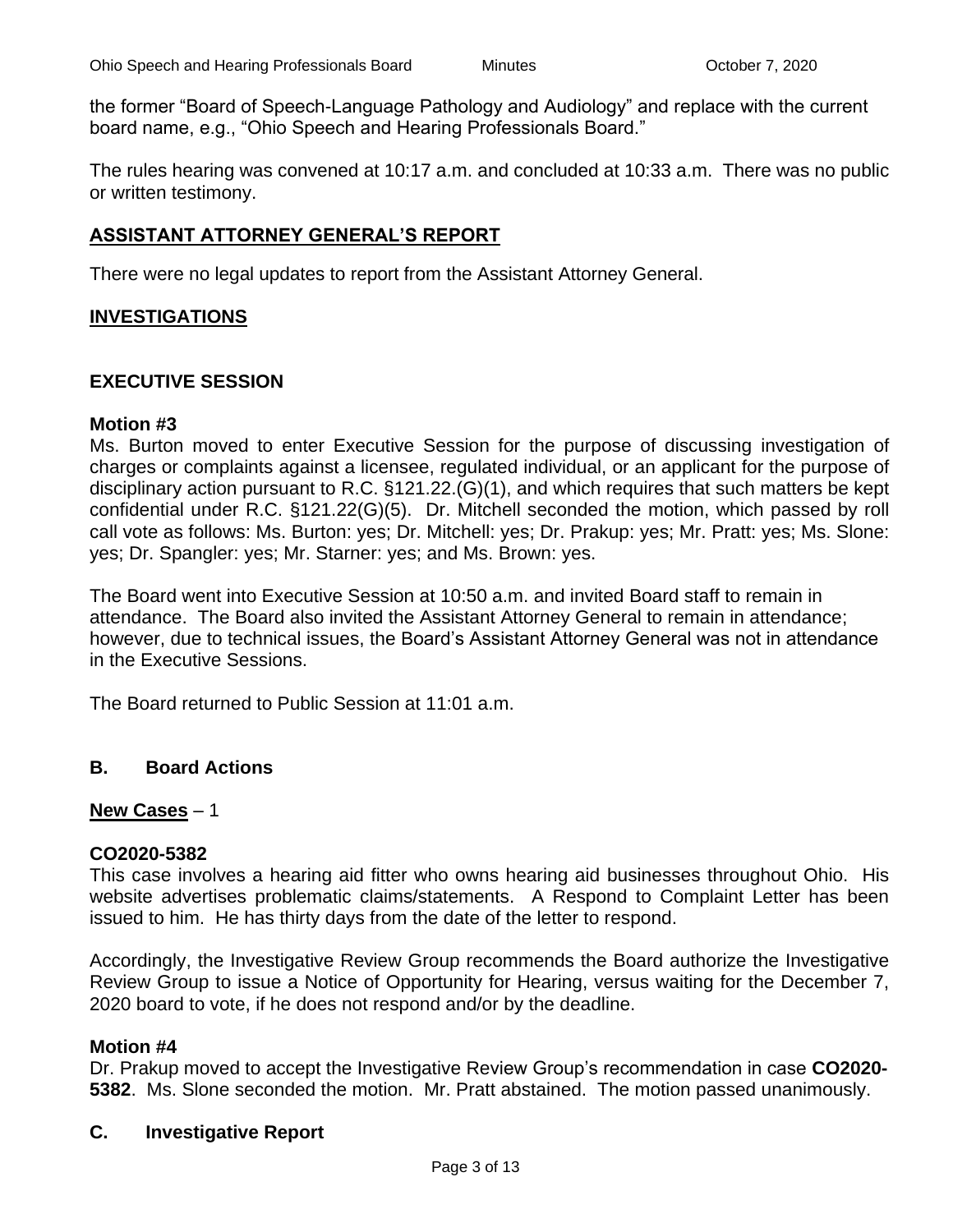| OPENED Cases/Investigations since the last Board Meeting 8/5/2020 |    |
|-------------------------------------------------------------------|----|
| CLOSED Cases/Investigations since the last Board Meeting 8/5/2020 |    |
| <b>Current Open Investigations</b>                                | 12 |
| Current Open Cases – Due to Monitoring Consent Agreement(s)       | 5  |
| Current Open Cases – Due to Monitoring Adjudication Order(s)      |    |
| Of Current Investigations - Consumer Complaints                   |    |
| Of Current Investigations - Referral Complaints                   |    |

## **Of the Investigations currently open, the Investigative Categories are listed below:**

| <b>Application Requirements Not Met</b>                |   |
|--------------------------------------------------------|---|
| <b>Billing Fraud</b>                                   | 2 |
| Continuing Education Violation and/or Self Report      |   |
| Conviction                                             |   |
| <b>False or Misleading Advertisement</b>               | 2 |
| <b>Falsified/Misleading Application</b>                |   |
| Illegal, Incompetent, or Habitually Negligent Practice |   |
| <b>Impaired Practice</b>                               |   |
| Misrepresentation of Credentials                       |   |
| Other                                                  |   |
| <b>Practicing Under Expired/Inactive License</b>       |   |
| <b>Renewal Issue</b>                                   |   |
| <b>Supervised Professional Experience Violations</b>   |   |
| <b>Unlicensed Practice</b>                             | 3 |
| Unprofessional/Unethical Conduct                       |   |

#### **Sub-Categories – Unprofessional/Unethical Conduct**

| Hearing Aid non-refund of a cancelled order                   |  |
|---------------------------------------------------------------|--|
| Individualized Educational Program Minutes not met            |  |
| Expired Practice in a school under ODE Pupil Services License |  |
| Rude                                                          |  |

**Updates Since the last meeting** – Cases or Other Information Previously Heard by the Board; Other Enforcement Activities and/or Outcome of some of the closed cases:

• Educational Letters – 1

## **Scheduled Hearings**

December 7, 2020<br>CO2020-5659 Gina Now, IL.03216 – Administrative Hearing She did not request a hearing per the Notice of Opportunity for Hearing that was issued per the August 5, 2020 Board vote.

## **Disciplinary Investigations Statistics To-Date for 2020**

Disciplinary Investigative Actions Taken Hearings 1 Adjudication Orders 1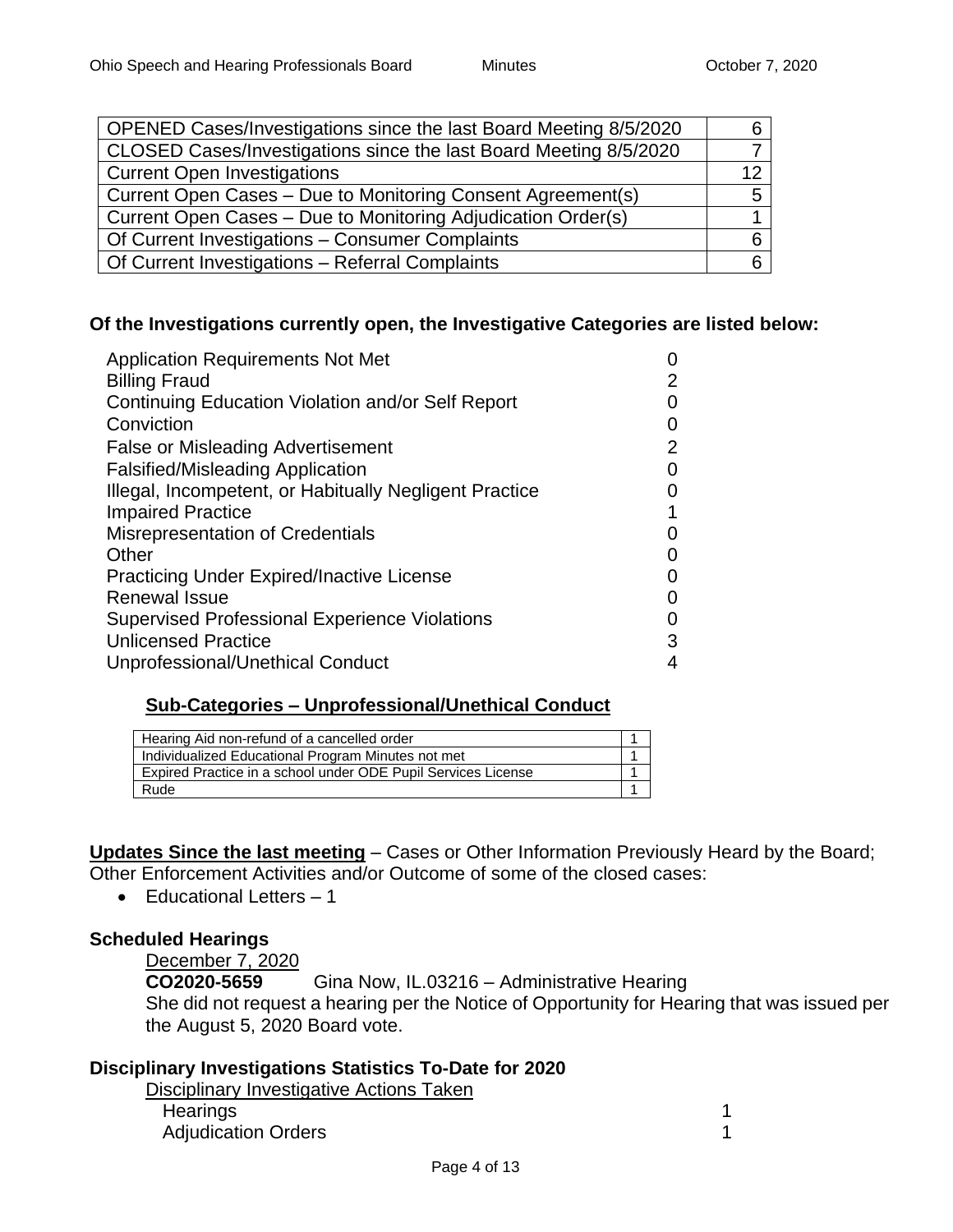| <b>Consent Agreements</b><br><b>Consent Agreements Non-Reportable</b> | 4<br>1        |
|-----------------------------------------------------------------------|---------------|
| <b>Educational Letters</b>                                            | 11            |
| <b>Referrals to Prosecutor</b>                                        | 0             |
| <b>Referrals to Other Agencies</b>                                    | 4             |
| <b>Category of Disciplinary Investigative Actions Taken</b>           |               |
| <b>Application Requirements Not Met</b>                               | $\mathcal{L}$ |
| <b>Billing Fraud</b>                                                  | 4             |
| <b>Continuing Education Violation</b>                                 | 1             |
| Conviction - Disqualifying Offense                                    | 0             |
| <b>False or Misleading Advertisement</b>                              | 3             |
| <b>Falsified/Misleading Application</b>                               | 0             |
| Illegal, Incompetent or Habitually Negligent Practice                 | 0             |
| <b>Impaired Practice</b>                                              |               |
| <b>Misrepresentation of Credentials</b>                               | 0             |
| Other                                                                 | 0             |
| <b>Practicing Under Expired/Inactive License</b>                      |               |
| <b>Renewal Issue</b>                                                  |               |
| <b>Supervised Professional Experience Violations</b>                  | 0             |
| <b>Unlicensed Practice</b>                                            |               |
| Unprofessional/Unethical Conduct                                      | 4             |

## **LICENSURE APPROVAL – Barbara Prakup**

## **A. License Review**

## **Motion #5**

Dr. Prakup moved to ratify the Audiology, Hearing Aid Dealers, Hearing Aid Fitters, Hearing Aid Satellites, Conditional Speech-Language Pathology, Speech-Language Pathology, and Trainee Permit licenses granted by the Executive Director since the last Board Meeting. Dr. Spangler seconded the motion. The motion passed unanimously.

| <b>License: Number</b> | <b>Issue Date</b> | <b>Applicant Full Name</b>    |
|------------------------|-------------------|-------------------------------|
| SP.14094               | 7/29/2020         | <b>Heather Gabel</b>          |
| SP.14093               | 7/29/2020         | Victoria Lynne Turosky        |
| A.02279                | 7/29/2020         | Erica Lynn Hoogerland         |
| SP.14092               | 7/29/2020         | Jill Elizabeth Jackson        |
| SP.14096               | 7/29/2020         | Madison LeeAnn Brock          |
| SP.14095               | 7/29/2020         | Yana Dubrovsky                |
| SP.14097               | 7/29/2020         | <b>Audrey Belle Patterson</b> |
| SP.14098               | 7/29/2020         | Jordan Michelle Frauhiger     |
| SP.14100               | 7/31/2020         | Kendra Leigh Thornock         |
| COND.20201441-SP       | 7/31/2020         | Hannah Marie Howard           |
| SP.14103               | 7/31/2020         | Mariah Gobeil                 |
| COND.20201440-SP       | 7/31/2020         | Sarah Elizabeth Peterson      |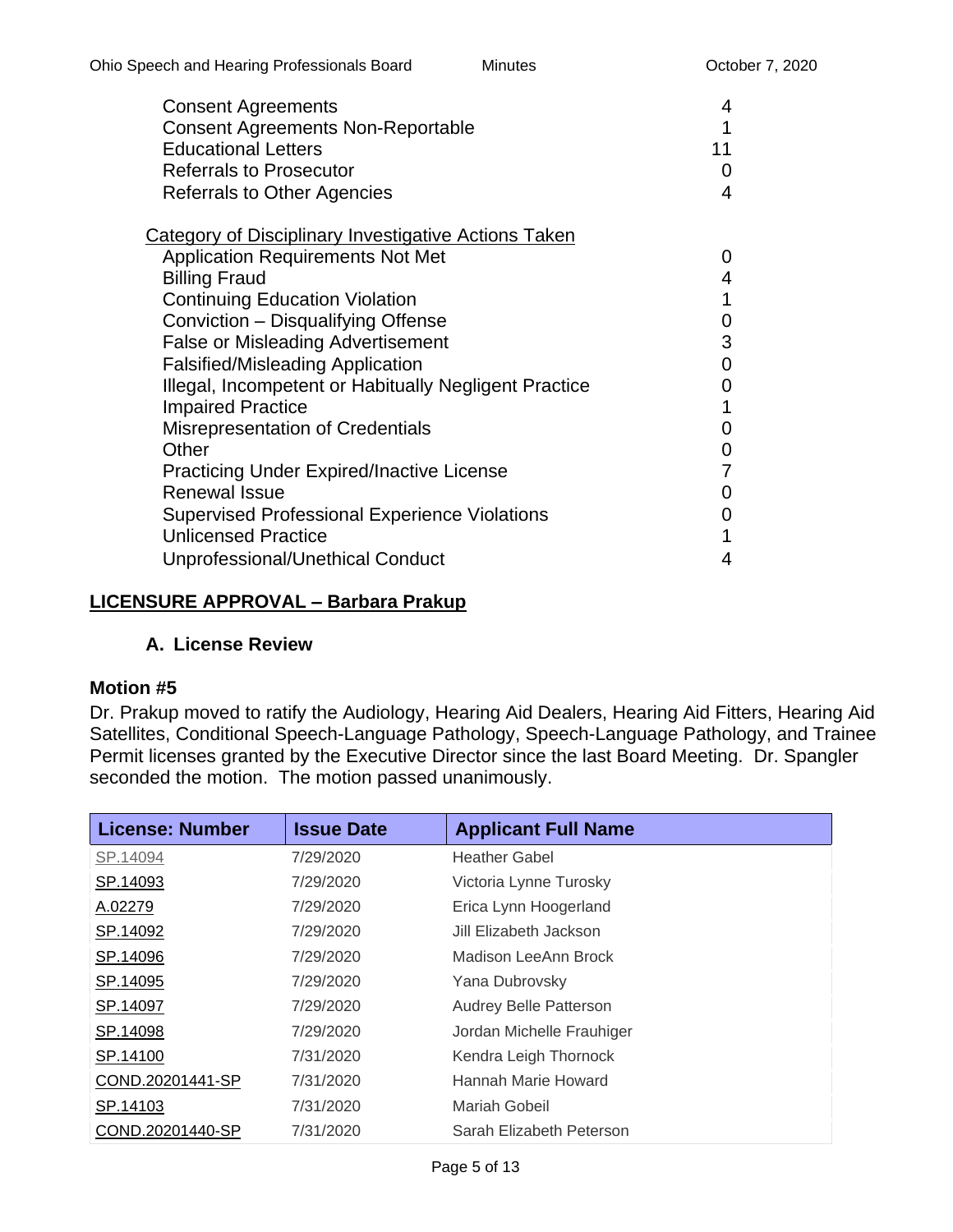| IL.03429                | 7/31/2020 | Ryan Gunderson              |
|-------------------------|-----------|-----------------------------|
| COND.20201442-SP        | 7/31/2020 | Lauren Streb                |
| SP.14099                | 7/31/2020 | Alexis Newman               |
| COND.20201443-SP        | 7/31/2020 | Carly J Smith               |
| COND.20201439-SP        | 7/31/2020 | Seara Mayanja               |
| COND.20201438-SP        | 7/31/2020 | Hayley Joy Kowalczyk        |
| SP.14102                | 7/31/2020 | <b>Kristie Weiss</b>        |
| SP.14101                | 7/31/2020 | Nicole Janine Grzymkowski   |
| COND.20201445-SP        | 8/3/2020  | Alexandra Crouse            |
| SP.14104                | 8/3/2020  | Molly Elizabeth Fisher      |
| <u>SP.14106</u>         | 8/3/2020  | Slavica Jeras               |
| <u>SP.14107</u>         | 8/3/2020  | Emily Ann Christman         |
| TEMP.00031-SP           | 8/3/2020  | Larissa Kortis              |
| A.02280                 | 8/3/2020  | Kelsey Ronan                |
| <u>COND.20201446-SP</u> | 8/3/2020  | Makayla Gosser              |
| COND.20201444-SP        | 8/3/2020  | Rebekah Renee Webster       |
| <u>SP.14105</u>         | 8/3/2020  | Olivia Nichole Lause        |
| <u>SP.14108</u>         | 8/4/2020  | <b>Emily Behm</b>           |
| COND.20201447-SP        | 8/4/2020  | Hannah Lynn Gyurasics       |
| AIDE.10112-A            | 8/4/2020  | Pastora Adelina Richardson  |
| TP.11233                | 8/4/2020  | Lauren Hoffman              |
| SP.14109                | 8/4/2020  | Corey M Fleischer           |
| COND.20201450-SP        | 8/6/2020  | Kimara Chapman              |
| <u>SP.14110</u>         | 8/6/2020  | Lindsay Noelle Cheek Elmore |
| <u>SP.14111</u>         | 8/6/2020  | Jennifer Lea Staelgraeve    |
| COND.20201452-SP        | 8/6/2020  | Madison Jewel Neumann       |
| <u>SP.14114</u>         | 8/6/2020  | <b>CERA ANNE DODRILL</b>    |
| <u>SP.14112</u>         | 8/6/2020  | <b>Grayson Willson</b>      |
| COND.20201449-SP        | 8/6/2020  | <b>Elaine Godic</b>         |
| <u>SP.14113</u>         | 8/6/2020  | Haley Ann Le Roy            |
| <u>SP.14115</u>         | 8/6/2020  | Catherine Marie Warmuth     |
| COND.20201451-SP        | 8/6/2020  | <b>Taylor LeeAnn Rainey</b> |
| COND.20201448-SP        | 8/6/2020  | Carrie Berghoff             |
| <u>SP.14119</u>         | 8/7/2020  | Abigail Marie Parker        |
| <u>SP.14116</u>         | 8/7/2020  | Amelia Kubsch               |
| COND.20201458-SP        | 8/7/2020  | Allison Marie Flanigan      |
| COND.20201459-SP        | 8/7/2020  | Cecilia Charlyn Schwartz    |
| <u>SP.14120</u>         | 8/7/2020  | Laura Elaine Raphael        |
| COND.20201457-SP        | 8/7/2020  | Alexyss Wood                |
| COND.20201454-SP        | 8/7/2020  | Hannah Elizabeth Dahlby     |
| <u>SP.14118</u>         | 8/7/2020  | Amanda Cox                  |
| COND.20201455-SP        | 8/7/2020  | <b>Taylor Oriti</b>         |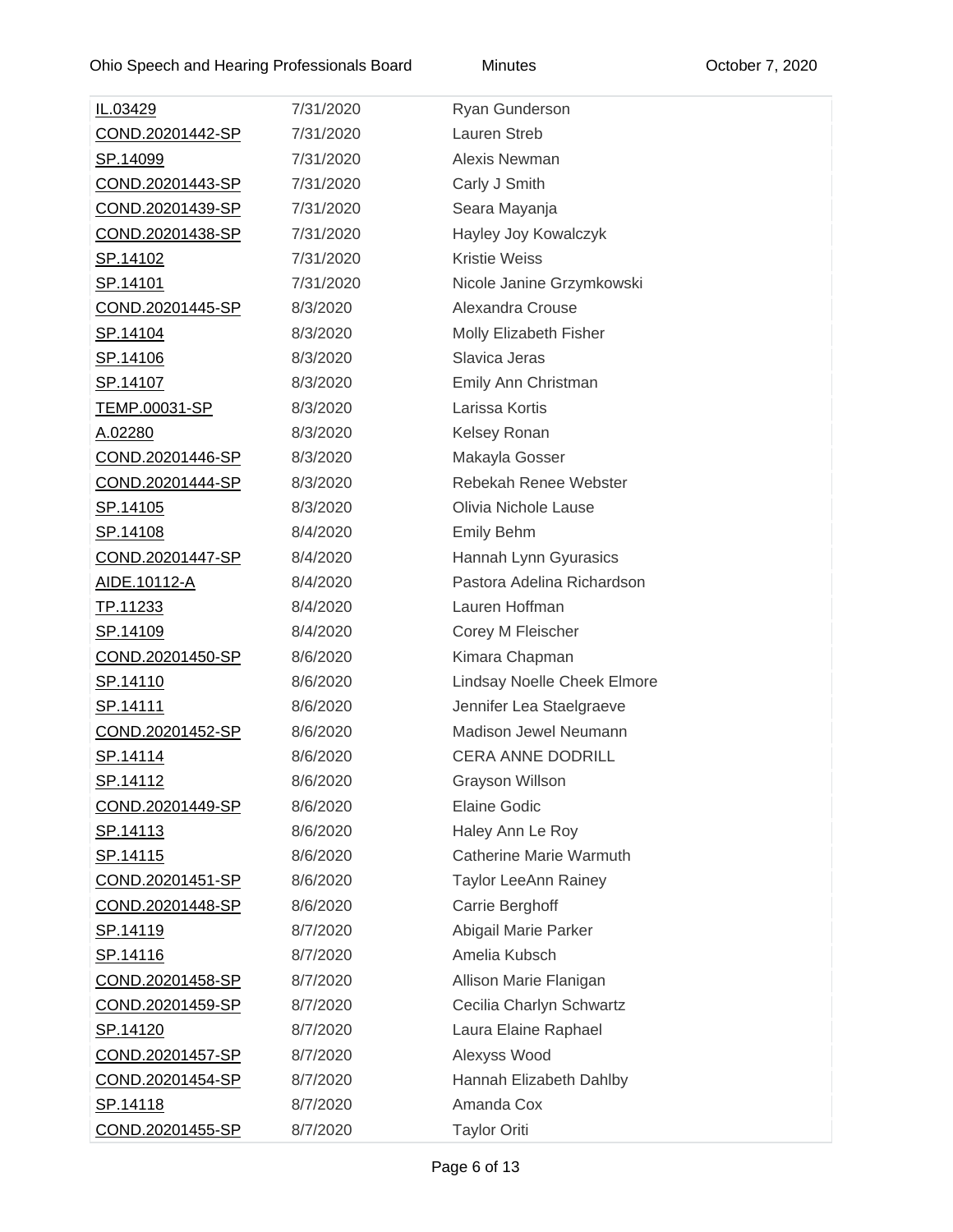| <u>SP.14117</u>  | 8/7/2020  | Kathleen Nell Carrillo            |
|------------------|-----------|-----------------------------------|
| COND.20201460-SP | 8/7/2020  | Julia Kotterman                   |
| COND.20201453-SP | 8/7/2020  | Sasha Barrett                     |
| COND.20201456-SP | 8/7/2020  | <b>Allison Sue Hamilton</b>       |
| TP.11234         | 8/10/2020 | <b>Patrick Theron McConnell</b>   |
| SP.14122         | 8/10/2020 | Kelsey N Bennett                  |
| COND.20201465-SP | 8/10/2020 | Magan Lynn McClurg                |
| COND.20201471-SP | 8/10/2020 | Marisa Louise Pitcher             |
| COND.20201468-SP | 8/10/2020 | <b>Kimberly Clifford</b>          |
| COND.20201474-SP | 8/10/2020 | Ellen M Ashbrock                  |
| <u>SP.14121</u>  | 8/10/2020 | Kristen Alexis Berezniak          |
| COND.20201480-SP | 8/10/2020 | <b>Molly Suzanne Matthews</b>     |
| COND.20201473-SP | 8/10/2020 | Morgan Davis                      |
| <u>SP.14123</u>  | 8/10/2020 | Jana Michelle Kuwik               |
| COND.20201466-SP | 8/10/2020 | Leslie Stelzer                    |
| COND.20201472-SP | 8/10/2020 | Melany Shaye Kohls                |
| COND.20201470-SP | 8/10/2020 | <b>Audrey Braun</b>               |
| COND.20201477-SP | 8/10/2020 | Erin Drenik                       |
| COND.20201463-SP | 8/10/2020 | Aisuluu Baatyrbek kyzy            |
| COND.20201469-SP | 8/10/2020 | Katherine Marie Gould             |
| COND.20201467-SP | 8/10/2020 | <b>Carly Speed</b>                |
| COND.20201479-SP | 8/10/2020 | <b>Caroline Kinnett</b>           |
| COND.20201461-SP | 8/10/2020 | Nadina Haiduc                     |
| COND.20201462-SP | 8/10/2020 | Carly Grace Nelson                |
| COND.20201478-SP | 8/10/2020 | Nicole Estell                     |
| COND.20201464-SP | 8/10/2020 | Sarah Inez James                  |
| COND.20201476-SP | 8/10/2020 | Drew H. Conner                    |
| COND.20201475-SP | 8/10/2020 | Michaela S Welbaum                |
| <u>SP.14126</u>  | 8/12/2020 | Anais Michelle Fraticelli Alvarez |
| COND.20201481-SP | 8/12/2020 | Margaret Catherine Lehmenkuler    |
| <u>SP.14124</u>  | 8/12/2020 | Keebbum Lee                       |
| COND.20201483-SP | 8/12/2020 | <b>Sara Britten Peele</b>         |
| SP.14125         | 8/12/2020 | Alysha Renee Scheeser             |
| COND.20201482-SP | 8/12/2020 | <b>Madeline Gerise Matson</b>     |
| <u>SP.14129</u>  | 8/17/2020 | Ryan Andrew Curfman               |
| COND.20201505-SP | 8/17/2020 | Gabrielle Elizabeth Rase          |
| COND.20201496-SP | 8/17/2020 | Hannah Sherley                    |
| COND.20201486-SP | 8/17/2020 | Jillian Elizabeth Frye            |
| COND.20201499-SP | 8/17/2020 | Jamie Blaylock                    |
| COND.20201502-SP | 8/17/2020 | Nancy Reyes Galan                 |
| COND.20201487-SP | 8/17/2020 | Morgan Marie Marvin               |
| COND.20201485-SP | 8/17/2020 | <b>Christian Boles</b>            |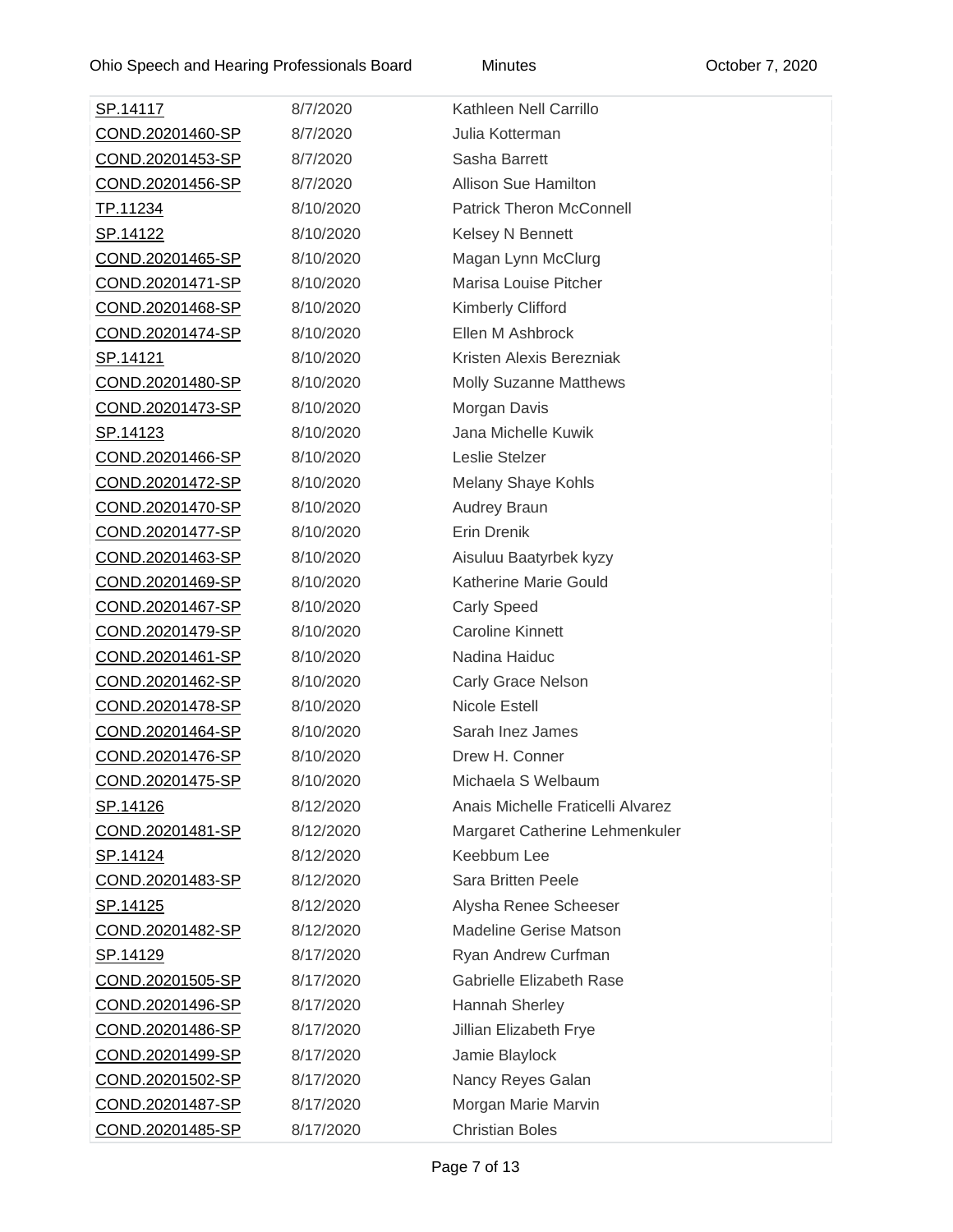| IL.03430             | 8/17/2020 | Jennifer Marie Schnoering       |
|----------------------|-----------|---------------------------------|
| COND.20201493-SP     | 8/17/2020 | Victoria Jude Villano           |
| COND.20201490-SP     | 8/17/2020 | <b>Keara Steving</b>            |
| SP.14127             | 8/17/2020 | Alexandra Cornejo Haijsman      |
| COND.20201488-SP     | 8/17/2020 | <b>Chloe Grace Adkins</b>       |
| TP.11235             | 8/17/2020 | <b>Chris Walker</b>             |
| SP.14128             | 8/17/2020 | Asha Cox                        |
| COND.20201495-SP     | 8/17/2020 | Logan Kevin Payton              |
| TP.11236             | 8/17/2020 | Corey L Nelson                  |
| COND.20201484-SP     | 8/17/2020 | Laura Bolin                     |
| COND.20201504-SP     | 8/17/2020 | Sarah Robbins                   |
| COND.20201498-SP     | 8/17/2020 | Makenna Mezget                  |
| COND.20201507-SP     | 8/17/2020 | Paige Steer                     |
| COND.20201494-SP     | 8/17/2020 | Natalie D'Amico                 |
| COND.20201503-SP     | 8/17/2020 | Allison Michelle McIntosh       |
| COND.20201492-SP     | 8/17/2020 | Hayley St. John                 |
| COND.20201489-SP     | 8/17/2020 | Kayla Noel Bittner              |
| COND.20201501-SP     | 8/17/2020 | Ellen Marie Knapp               |
| A.02281              | 8/17/2020 | Kailey Rae Clark                |
| <u>TEMP.00032-SP</u> | 8/17/2020 | Diane S Merin                   |
| COND.20201500-SP     | 8/17/2020 | Dea Artz                        |
| COND.20201497-SP     | 8/17/2020 | Alexia Blatnik                  |
| COND.20201491-SP     | 8/17/2020 | Meghan Jenkins                  |
| COND.20201506-SP     | 8/17/2020 | Michaela Courtney DeMeio        |
| COND.20201527-SP     | 8/19/2020 | Hannah Hilborn                  |
| COND.20201520-SP     | 8/19/2020 | Carly Skaggs Ysidron            |
| COND.20201526-SP     | 8/19/2020 | <b>Emily Wilson</b>             |
| COND.20201509-SP     | 8/19/2020 | <b>Olivia Catherine Wnek</b>    |
| COND.20201532-SP     | 8/19/2020 | <b>Eleanor Christine Gulick</b> |
| COND.20201518-SP     | 8/19/2020 | Haleigh Ashton Caldwell         |
| COND.20201524-SP     | 8/19/2020 | Darian Jane Rogers              |
| COND.20201523-SP     | 8/19/2020 | Laura A Martin                  |
| COND.20201515-SP     | 8/19/2020 | Lea Hope Sewell                 |
| COND.20201517-SP     | 8/19/2020 | Andreana Bennett                |
| COND.20201522-SP     | 8/19/2020 | Jessica Crawford                |
| SP.14130             | 8/19/2020 | Nicole Deley                    |
| COND.20201528-SP     | 8/19/2020 | Rachel Bollheimer               |
| COND.20201508-SP     | 8/19/2020 | <b>Taylor Marie Leslie</b>      |
| COND.20201513-SP     | 8/19/2020 | Emma Roseanna Eickholt          |
| COND.20201519-SP     | 8/19/2020 | Emilie M Kemper                 |
| COND.20201510-SP     | 8/19/2020 | Hannah Ruth Reckman             |
| COND.20201529-SP     | 8/19/2020 | Morgan Marie Storaci            |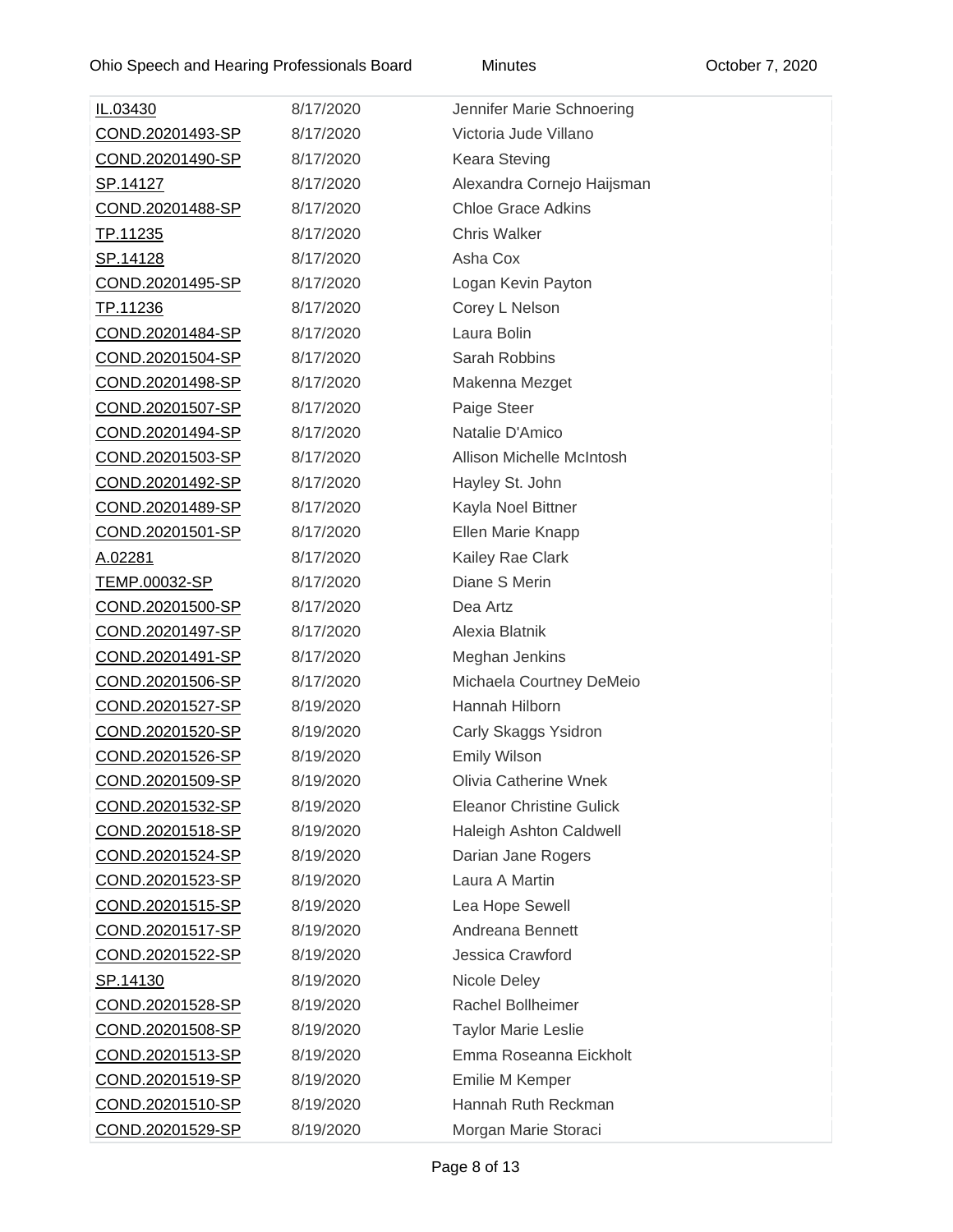| COND.20201530-SP        | 8/19/2020 | <b>Taylor Gifford</b>           |
|-------------------------|-----------|---------------------------------|
| COND.20201531-SP        | 8/19/2020 | <b>Taylor Neuhaus</b>           |
| COND.20201525-SP        | 8/19/2020 | <b>HANNAH MAE LOUGHMAN</b>      |
| <u>COND.20201511-SP</u> | 8/19/2020 | Jessica Cherico                 |
| COND.20201516-SP        | 8/19/2020 | <b>Courtney Annette Cox</b>     |
| COND.20201521-SP        | 8/19/2020 | Christine Margaret Lambrou      |
| COND.20201512-SP        | 8/19/2020 | Serena Marie LeFevre Gluck      |
| <u>COND.20201514-SP</u> | 8/19/2020 | <b>Christine Marie Drockton</b> |
| <u>COND.20201534-SP</u> | 8/21/2020 | <b>JULIE RENATE CRIPPS</b>      |
| COND.20201533-SP        | 8/21/2020 | Kathleen Marie Durant           |
| <u>SP.14134</u>         | 8/21/2020 | Elizabeth Meyers Levy           |
| <u>SP.14135</u>         | 8/21/2020 | Jessica Marie Osterday          |
| COND.20201535-SP        | 8/21/2020 | Marni Cary Altman               |
| <u>SP.14133</u>         | 8/21/2020 | Phillip Mahoney                 |
| <u>SP.14131</u>         | 8/21/2020 | Abigail Mae Shurboff Puff       |
| <u>SP.14132</u>         | 8/21/2020 | Katharina Bezushko              |
| COND.20201537-SP        | 8/25/2020 | Sarah Strother                  |
| A.02282                 | 8/25/2020 | Kelly Christina Doone           |
| COND.20201536-SP        | 8/25/2020 | <b>Elaine King</b>              |
| COND.20201538-SP        | 8/27/2020 | Jessica Kong                    |
| <u>HAD.00091-SAT</u>    | 8/27/2020 | <b>Valerie Dougherty</b>        |
| COND.20201542-SP        | 8/27/2020 | <b>Tiffany Mosny</b>            |
| COND.20201539-SP        | 8/27/2020 | Abigail Nicole Willis           |
| COND.20201540-SP        | 8/27/2020 | <b>Molly Smeltzer</b>           |
| HAD.00090-SAT           | 8/27/2020 | <b>Valerie Dougherty</b>        |
| A.02283                 | 8/27/2020 | Deema Rasul                     |
| <u>COND.20201544-SP</u> | 8/27/2020 | <b>Emerald Dunn</b>             |
| <u>COND.20201541-SP</u> | 8/27/2020 | Kristina Fifer                  |
| <u>COND.20201543-SP</u> | 8/27/2020 | <b>Eric Schieve</b>             |
| SP.14136                | 8/28/2020 | MacKenna Noel Grubiss           |
| <u>COND.20201545-SP</u> | 8/28/2020 | Hannah Tegel                    |
| <u>TEMP.00033-SP</u>    | 8/28/2020 | Angela Baker                    |
| TP.11237                | 8/28/2020 | Angela Marie Liette             |
| <u>SP.14137</u>         | 8/28/2020 | Catherine Lorraine Zahora       |
| <u>COND.20201546-SP</u> | 8/28/2020 | <b>Rachel Marie Falin</b>       |
| <u>SP.14139</u>         | 8/28/2020 | Gianna Dickerson                |
| <u>COND.20201547-SP</u> | 8/28/2020 | Sarah Kelley                    |
| SP.14140                | 8/31/2020 | <b>Whitney Rodriguez</b>        |
| <u>SP.14142</u>         | 8/31/2020 | Katelyn Avsec                   |
| <u>SP.14143</u>         | 8/31/2020 | <b>Emily Selio</b>              |
| <u>SP.14141</u>         | 8/31/2020 | <b>Carly Schlessinger</b>       |
| <u>COND.20201548-SP</u> | 8/31/2020 | Ellen Yaeger Koesterman         |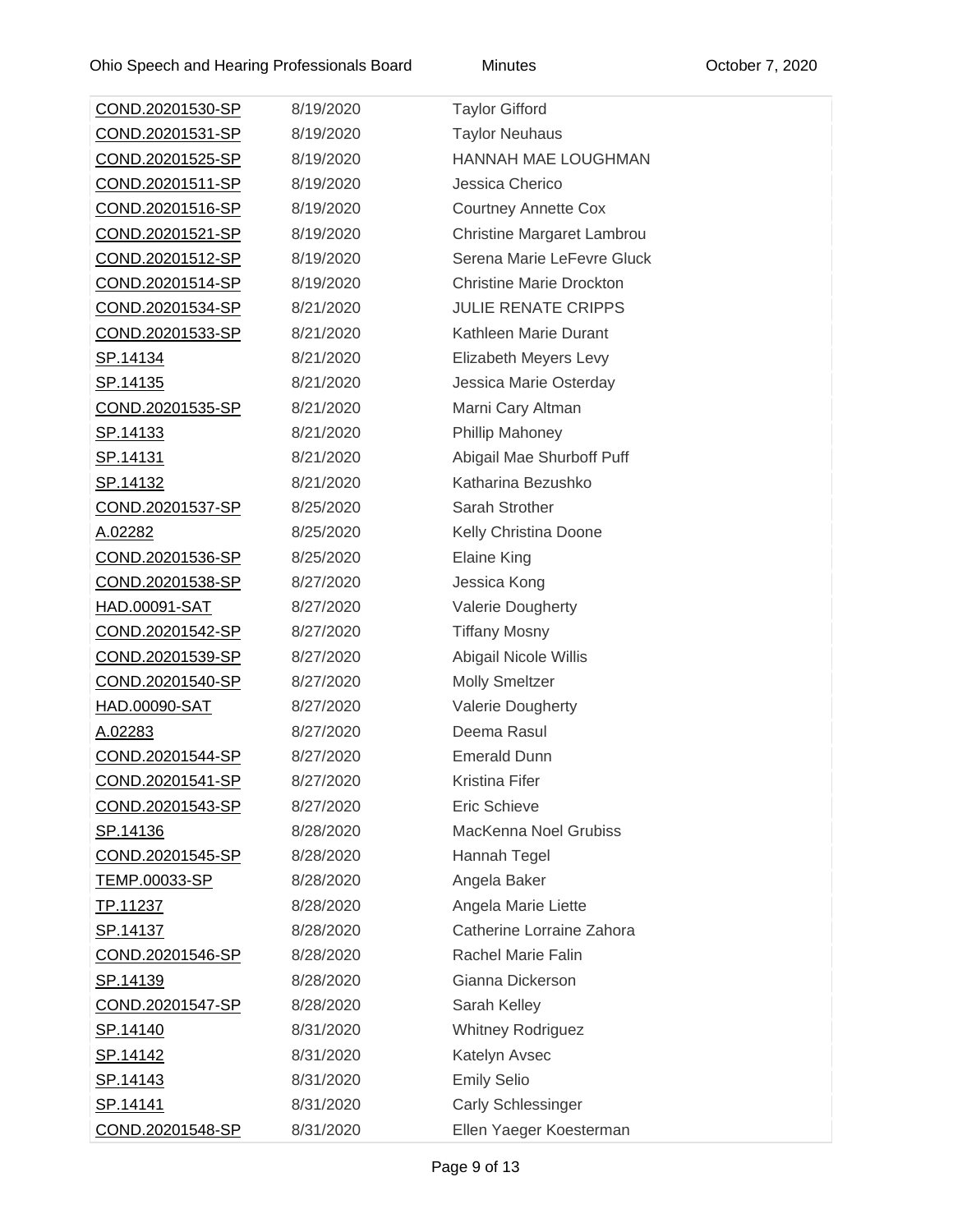| <u>SP.14144</u>         | 8/31/2020 | Jocelyn M Wood                    |
|-------------------------|-----------|-----------------------------------|
| COND.20201549-SP        | 9/4/2020  | Kristina D Cowan                  |
| COND.20201550-SP        | 9/4/2020  | Rachel Christine Thompson         |
| TEMP.00034-SP           | 9/7/2020  | Deidra Douglas Dickerson          |
| COND.20201553-SP        | 9/8/2020  | Audrey Rose Hall                  |
| COND.20201555-SP        | 9/8/2020  | Stephanie Rose Soja               |
| COND.20201551-SP        | 9/8/2020  | Lindsey Nicole Laird              |
| SP.14147                | 9/8/2020  | Randi Beckenstein Fisher          |
| <u>COND.20201556-SP</u> | 9/8/2020  | Hannah Alexandra Adazzio          |
| COND.20201552-SP        | 9/8/2020  | Rachel Elizabeth Stumpf           |
| <u>TP.11238</u>         | 9/8/2020  | Jeffrey Raymond Cole              |
| COND.20201554-SP        | 9/8/2020  | Dana Marie Gensel                 |
| COND.20201557-SP        | 9/8/2020  | Anna Lois Thomas                  |
| SP.14145                | 9/8/2020  | Rashida Louise Mederica Lake      |
| <u>SP.14146</u>         | 9/8/2020  | <b>Erin Gilbert</b>               |
| <u>SP.14151</u>         | 9/10/2020 | JoAnn Perez                       |
| A.02285                 | 9/10/2020 | Anna Christina Soennecken         |
| <u>SP.14148</u>         | 9/10/2020 | Noel Erik Simon                   |
| COND.20201558-SP        | 9/10/2020 | Paige Madeline Erb                |
| TP.11239                | 9/10/2020 | Helena A Newman                   |
| <u>SP.14150</u>         | 9/10/2020 | Marianne Elizabeth Weirich Seegar |
| <u>A.02284</u>          | 9/10/2020 | Paolo Victor Cordero              |
| <u>SP.14149</u>         | 9/10/2020 | Kaylin Robyn Palmer               |
| COND.20201559-SP        | 9/10/2020 | <b>Taylor Dicus</b>               |
| COND.20201560-SP        | 9/10/2020 | Kendall Kelly                     |
| <u>SP.14152</u>         | 9/11/2020 | <b>Christine Louise Hamilton</b>  |
| <u>SP.14153</u>         | 9/11/2020 | Madison Lee Jasper                |
| <u>HAD.00092-SAT</u>    | 9/11/2020 | Lori Coyle                        |
| <u>SP.14155</u>         | 9/11/2020 | Abby Davidson                     |
| SP.14154                | 9/11/2020 | Morgan Elizabeth Oates            |
| <u>AIDE.10113-A</u>     | 9/14/2020 | Megan Elizabeth Jansen            |
| COND.20201561-SP        | 9/14/2020 | Katherine M Kasunick              |
| COND.20201562-SP        | 9/14/2020 | Kayleigh Anne Izor                |
| SP.14157                | 9/14/2020 | <b>Bonnie Ellen Klane</b>         |
| COND.20201563-SP        | 9/16/2020 | Megan Rose Becka                  |
| COND.20201564-SP        | 9/16/2020 | Neenah Simpson                    |
| <u>SP.14158</u>         | 9/16/2020 | Jessica Kyleen Staton             |
| COND.20201565-SP        | 9/18/2020 | Kaitlyn Adams                     |
| COND.20201566-SP        | 9/18/2020 | Kamilah Howard                    |
| <u>SP.14161</u>         | 9/21/2020 | <b>ALLISON Hope ESPINOZA</b>      |
| COND.20201569-SP        | 9/21/2020 | Kriszti Rose Derga                |
| <u>SP.14160</u>         | 9/21/2020 | Abbi Riechman                     |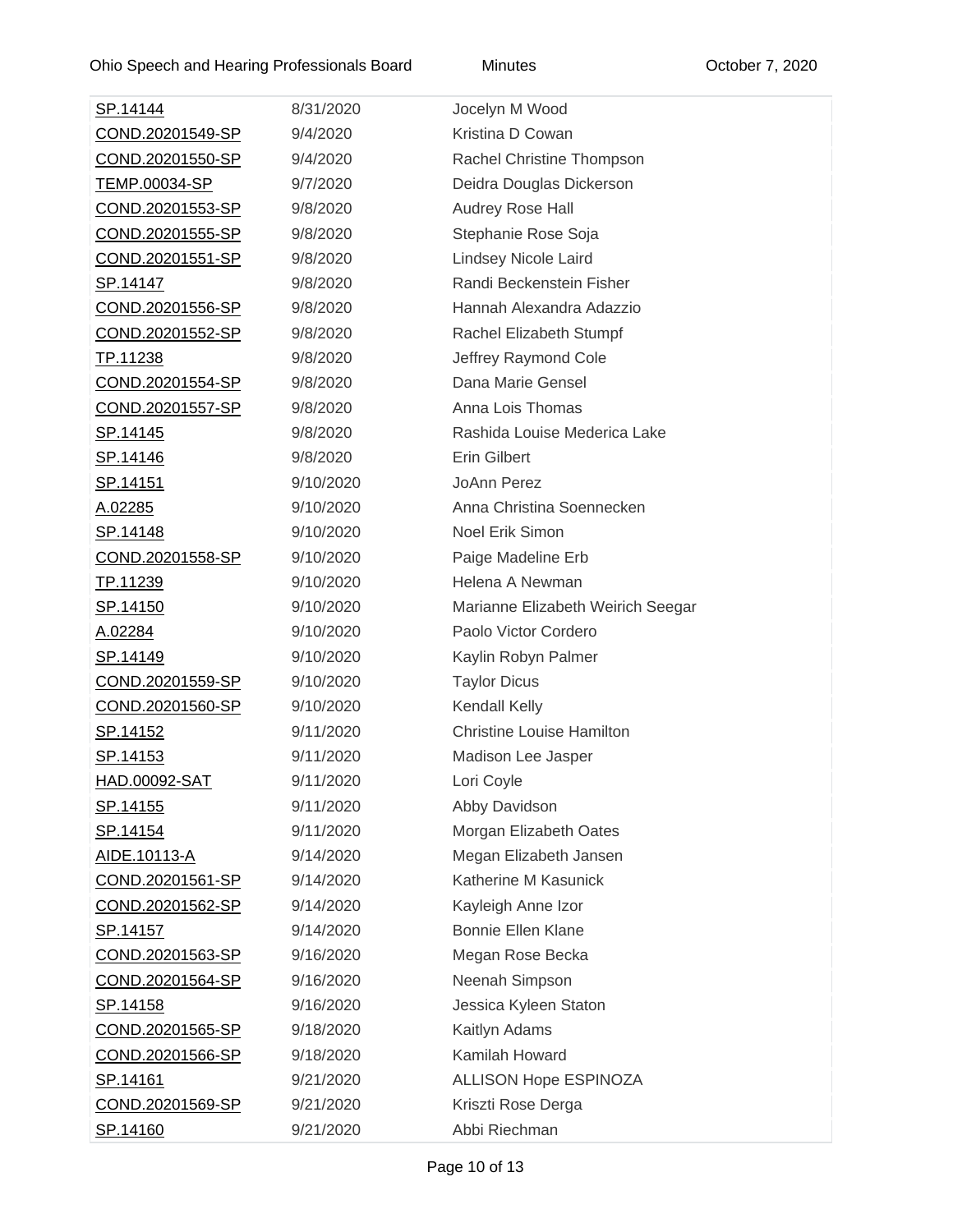| TEMP.00037-SP    | 9/21/2020 | Diedre Dennis Lambinicio          |
|------------------|-----------|-----------------------------------|
| COND.20201567-SP | 9/21/2020 | Sarah Elizabeth Massman           |
| TEMP.00035-SP    | 9/21/2020 | Corinne Zmoos                     |
| SP.14162         | 9/21/2020 | Mary M Pool                       |
| TEMP.00036-SP    | 9/21/2020 | Erica Zollman Ligon               |
| SP.14164         | 9/21/2020 | Jayda Renae Varner                |
| SP.14163         | 9/21/2020 | Sydney Nicole Berlin              |
| COND.20201568-SP | 9/21/2020 | Karissa Ann Gondak                |
| SP.14159         | 9/21/2020 | Rebecca Lynn Neely                |
| <u>SP.14165</u>  | 9/22/2020 | Mianisha Carolyn Finney           |
| COND.20201570-SP | 9/22/2020 | Rachel S Zuckerman                |
| AIDE.10115-A     | 9/24/2020 | SarahLove Bissett                 |
| COND.20201571-SP | 9/24/2020 | <b>Emily Sutthoff</b>             |
| <u>SP.14166</u>  | 9/24/2020 | Lannon Colleen Noble              |
| SP.14167         | 9/24/2020 | Samantha Leigh Kuehner            |
| AIDE.10114-A     | 9/24/2020 | Madeline Kimble Brimmer           |
| COND.20201572-SP | 9/25/2020 | Jenessa Booher                    |
| AIDE.10116-A     | 9/28/2020 | Danielle Leigh Dennis             |
| <u>SP.14168</u>  | 9/28/2020 | <b>Chelsea Rose</b>               |
| SP.14169         | 9/28/2020 | Mariae Mang                       |
| SP.14170         | 9/28/2020 | Emily Michelle Horstman           |
| <u>SP.14175</u>  | 9/29/2020 | Rachel Marie Lerma                |
| COND.20201573-SP | 9/29/2020 | <b>Carly Laswell</b>              |
| SP.14173         | 9/29/2020 | Emily Ann Yablonski               |
| COND.20201574-SP | 9/29/2020 | <b>Breanne Francine Koelliker</b> |
| AIDE.10117-A     | 9/29/2020 | Christopher Ryan Ennis            |
| SP.14172         | 9/29/2020 | Holly Anne Shapiro                |
| <u>SP.14174</u>  | 9/29/2020 | Kristin Abram                     |
| <u>SP.14171</u>  | 9/29/2020 | Edna M Babbitt                    |
| <u>SP.14176</u>  | 9/30/2020 | Reanna Doll                       |
|                  |           |                                   |

# **Audiology Aides**

None

# **Speech-Language Pathology Aides**

None

# **Licensure Applications**

None

# **Special Applications**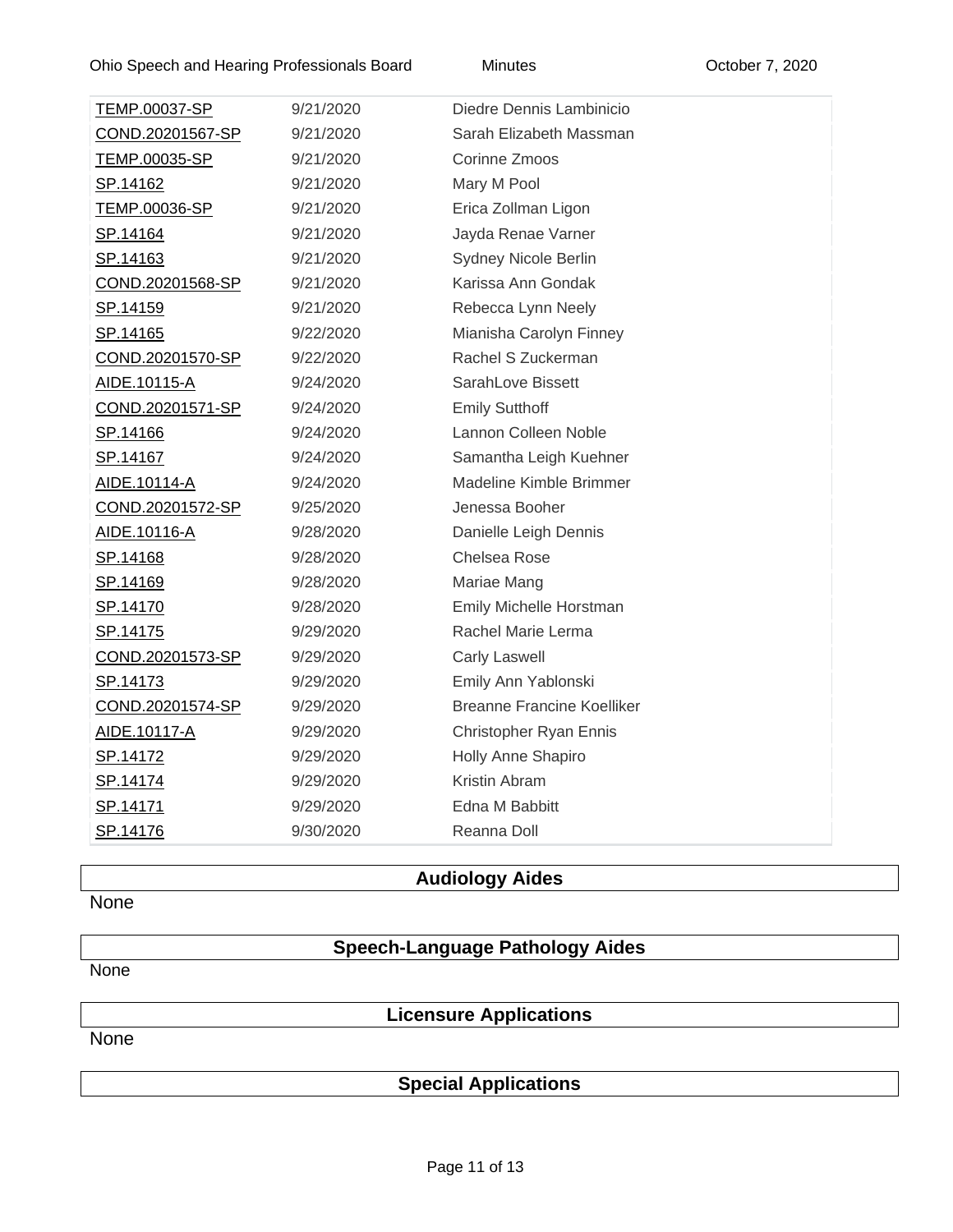Mr. Pratt provided an update regarding a consent agreement proposed for a special application in case number CO2020-8668.

## **Motion #6**

Mr. Pratt moved to ratify the approved consent agreement for [CO2020-8668.](https://elicenseohio.my.salesforce.com/a0Ct00000034UVK?srPos=0&srKp=a0C) Dr. Mitchell seconded the motion. The motion passed unanimously.

## **LICENSING SUMMARY**

| Audiology                             | 1,106 |  |
|---------------------------------------|-------|--|
| <b>Audiology Aide</b>                 | 95    |  |
| Conditional Speech-Language Pathology | 420   |  |
| Dual - Audiology and Speech-Language  | 33    |  |
| <b>Hearing Aid Dealers</b>            | 232   |  |
| <b>Hearing Aid Satellites</b>         | 388   |  |
| <b>Hearing Aid Fitters</b>            | 450   |  |
| <b>Inactive Audiology</b>             | 53    |  |
| Inactive Speech-Language Pathology    | 293   |  |
| Speech-Language Pathology             | 8,073 |  |
| Speech-Language Pathology Aide        | 5     |  |
| <b>Trainee Permit Holders</b>         | 53    |  |

## **TOTAL 11,201**

## **COMMITTEE REPORTS**

A. Professional Competency Committee

Dr. Prakup updated the Board regarding the Professional Competency Committee's last meeting on September 22, 2020. Dr. Prakup summarized the committee's discussion on several strategic plan initiatives which included updating the practical exam for hearing aid fitters and updating the orientation for new board members. She noted that the committee decided to table some initiatives until 2021 due to the impact of the pandemic.

## **BOARD BUSINESS**

A. Proposed rescheduling of December  $7<sup>th</sup>$  board meeting Mr. Thornton informed the Board that the emergency law passed by the General Assembly earlier in the year which allows public agencies to meet virtually will expire on December 1, 2020, unless extended. He will keep the Board updated if the next meeting on December 7,

2020 needs to be rescheduled.

B. Carryover of continuing education hours The Board discussed whether it would consider amending its continuing education rule to allow carryover of continuing education hours into the next licensure biennium. The Board was not in favor of allowing continuing education hours to be carried over. The Board noted that one of the purposes of continuing education is to keep licensees current with their knowledge, skills, and professional competency. The Board's current continuing education requirements motivates licensees to stay current and refresh their clinical skills and knowledge of topics related to their